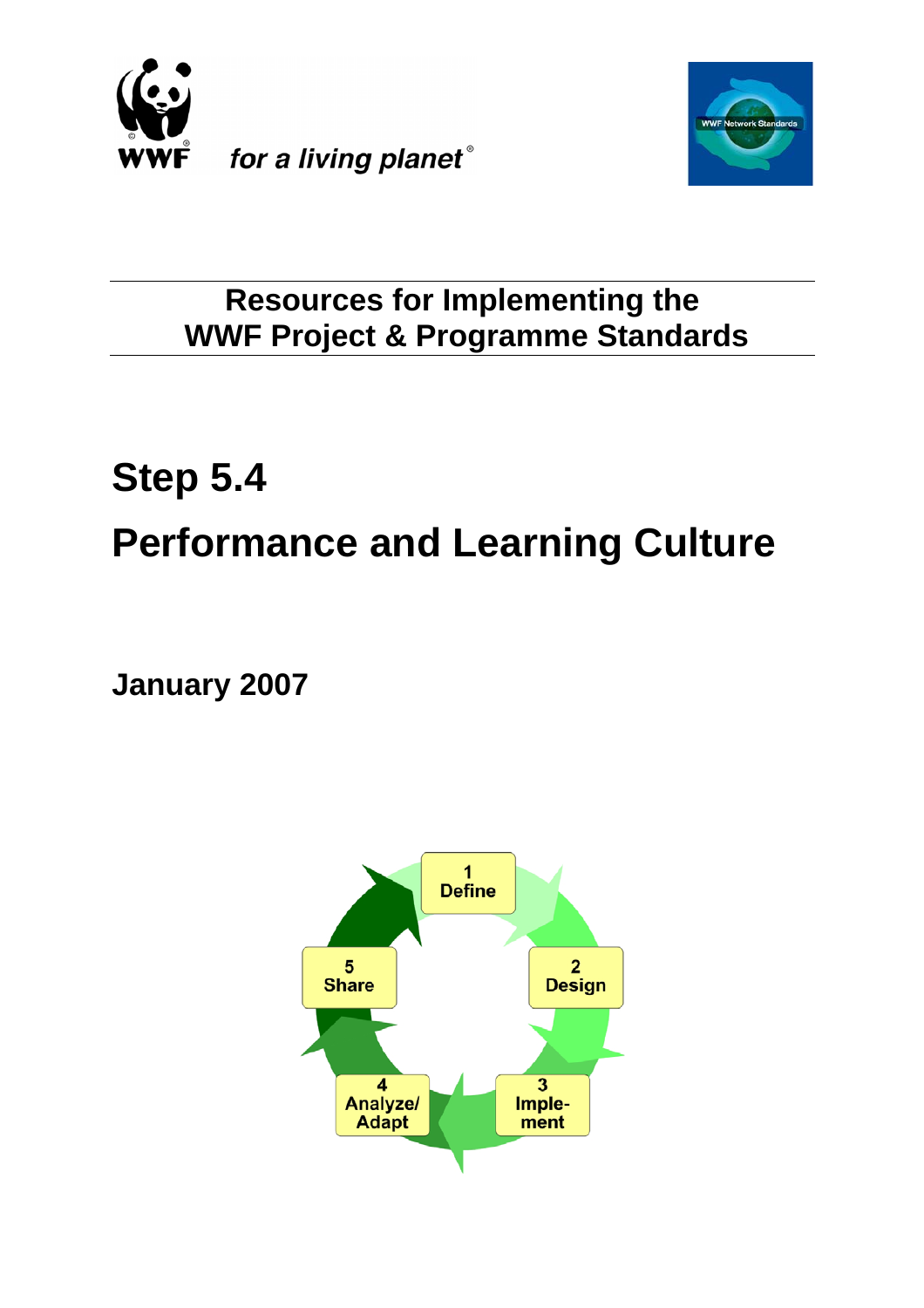# **Contents**

| How to Create a Performance and Learning Culture at the Project Level 2              |  |
|--------------------------------------------------------------------------------------|--|
|                                                                                      |  |
|                                                                                      |  |
| Responsibility for a Performance and Learning Culture at an Office and Network Level |  |
| . 8                                                                                  |  |
|                                                                                      |  |
|                                                                                      |  |
|                                                                                      |  |
|                                                                                      |  |

This document is intended as a guidance resource to support the implementation of the *WWF Standards of Conservation Project and Programme Management.* Although each step in these *Standards* must be completed, the level of detail depends on the circumstances of individual projects and programmes. Accordingly, each team will have to decide whether and to what level of detail they want to apply the guidance in this document.

This document may change over time; the most recent version can be accessed at: <https://intranet.panda.org/documents/folder.cfm?uFolderID=60992>

**Written by:** Debbie Heaney, WWF-UK **Edited by:** Foundations of Success

Please address any comments to Sheila O'Connor [\(soconnor@wwfint.org](mailto:soconnor@wwfint.org)).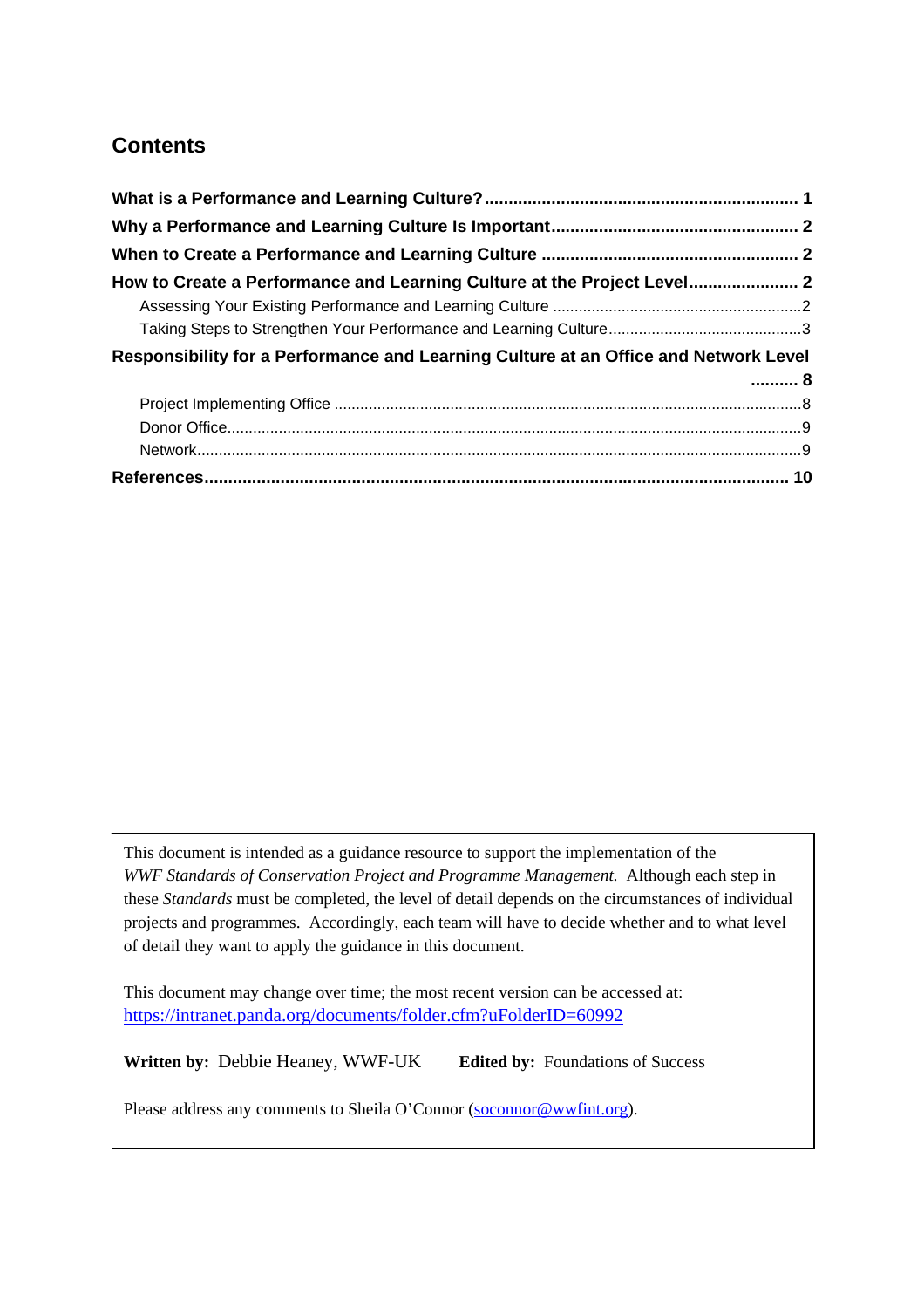# **Performance and Learning Culture**

<span id="page-2-0"></span>*"Culture is an abstraction, yet the forces that are created in social and organizational situations that derive from culture are powerful. If we don't understand the operation of these forces, we become victim to them." Edgar Schein, 2004.* 

# **What is a Performance and Learning Culture?**

A **performance culture** may be defined as:

• an organisational environment with a strong focus on results, monitoring and managing performance and a real desire to improve. Performance relates to the achievement of goals and objectives and the successful completion of

A **learning culture** may be defined as:

activities.

• "an organisational environment which enables, encourages, values, rewards and uses the learning of its members both individually and collectively." (Bruce Britton<sup>[1](#page-2-1)</sup>) Conscious learning involves looking at what you set out to achieve, reviewing the extent to which you have achieved it, and exploring what worked, what did not work, and why – always with an eye to improving your interventions. To do so, it is necessary to look at the assumptions upon which you based your interventions and to be open to incorporating lessons and good practices from elsewhere.

These two important cultures can be connected, and developed in such a way as to be mutually supportive/ synergistic – a true learning culture will strengthen performance, especially in the medium-long term, and a focus on performance can accelerate learning.

Culture is far bigger than any individual project or programme, and creating a supportive and effective performance and learning culture within a project is dependent on the wider

**Box 1. Organizational Culture in Theory** An organisation's culture includes three levels:

- **Level 1 Artefacts:** tangible attributes like offices, awards and recognition, the way that staff dress, and hows staff interact with one another and with outsiders. These are the symbols, phrases, words, unconscious habits and patterns of organisational life.
- **Level 2 Espoused values:** official culture slogans (e.g. for a living planet), strategies, goals, vision and mission statements, annual reports, HR policies.

Levels 1 and 2 reflect the culture of an organisation, but they are not the culture itself. This can be found in

• **Level 3 Underlying culture:** assumptions, norms and values. These are the deepest and least visible elements of an organisation's culture. They include the "unspoken rules" of the organisation and are the ultimate source of values and actions.

All three of these levels exist within a project, and you should be conscious of these if you are to embed an effective performance and learning culture within your project. Levels 1 and 2 are relatively easy to identify; Level 3 can be accessed by identifying and "decoding" the artefacts of Level 1 and values of Level 2. *Source: Schein (2004)* 

<span id="page-2-1"></span> $\overline{1}$  Britton, Bruce (2002). *Learning for Change: Principles and practices of learning organisations.* Sundbyberg: Swedish Mission Council. p.15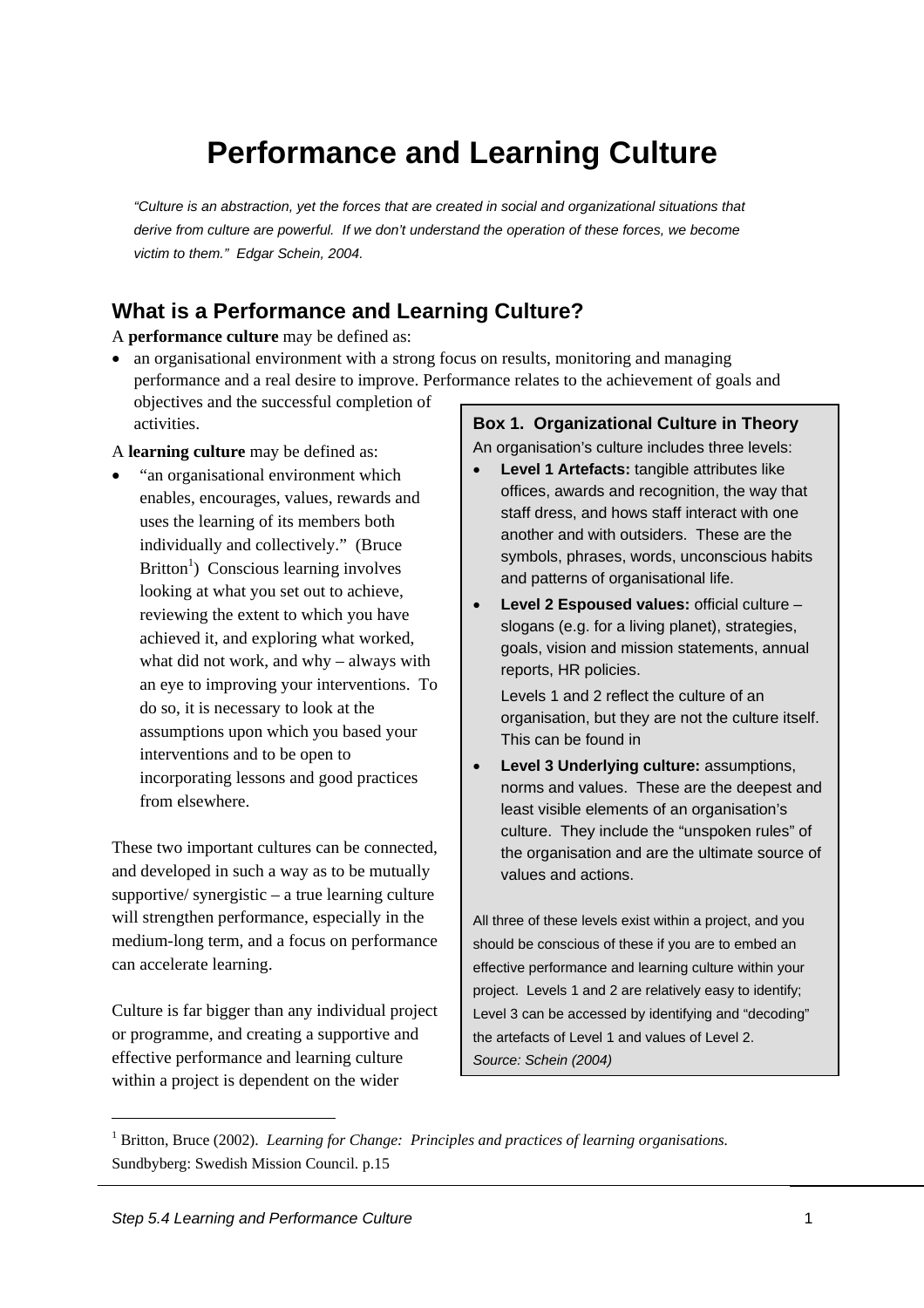<span id="page-3-0"></span>context. There is strong cultural interdependence at the project, office and WWF Network levels, and conscious effort needs to be made at each of these. This guideline recognises the need for action at all levels, but focuses primarily on the requirements for effective project management.

# **Why a Performance and Learning Culture Is Important**

Performance and learning are strongly linked. Both contribute to a culture whereby successful achievement of goals and objectives are considered key. Without a performance and learning culture that values, encourages and supports learning and improvement, project teams will miss key opportunities to identify and utilise learning to improve the effectiveness, efficiency and impact of their project and contribute to the wider knowledge of the WWF Network.

It is relatively easy to incorporate performance and learning into the first two levels of culture [\(Box](#page-2-1)  [1\)](#page-2-1), but without the less visible elements of level three, performance and learning may be reduced to "lip-service" and box-ticking exercises rather than being a valued element of the project.

# **When to Create a Performance and Learning Culture**

Ideally, you need to create a supportive culture for performance and learning at the very beginning of a project and maintain it throughout the lifetime of the project. In a sense, "setting the culture" is an important precursor to starting the project cycle. If your team is empowered to critically question assumptions and understand values, structures and power relations that affect decisions, and your team strives to deliver the best performance possible and learn at each step, you have a much better chance of success. However, if your project is already underway, it is never too late to start!! (A separate guideline - [Checklist for Embracing Learning](https://intranet.panda.org/documents/document.cfm?uFolderID=76427&uDocID=98914) - provides an overview of what should be considered at each step of the project management cycle.)

# **How to Create a Performance and Learning Culture at the Project Level**

A culture cannot merely be categorised as "good" or "bad", "functionally effective" or not. Hence it is not possible to present a one-size-fits-all approach or step-by-step process for creating a performance and learning culture. Instead, this guideline highlights key issues and guidance on how to think about these within an individual project context.

#### *Assessing Your Existing Performance and Learning Culture*

[Box 2](#page-2-1) lists some characteristics of what a project with an effective performance and learning culture would look like. As a first step, consider how your project team measures up against these characteristics. As a key element of the desired culture is openness, your team should assess itself to reach consensus on what the culture is like currently and where steps are needed to make it more effective.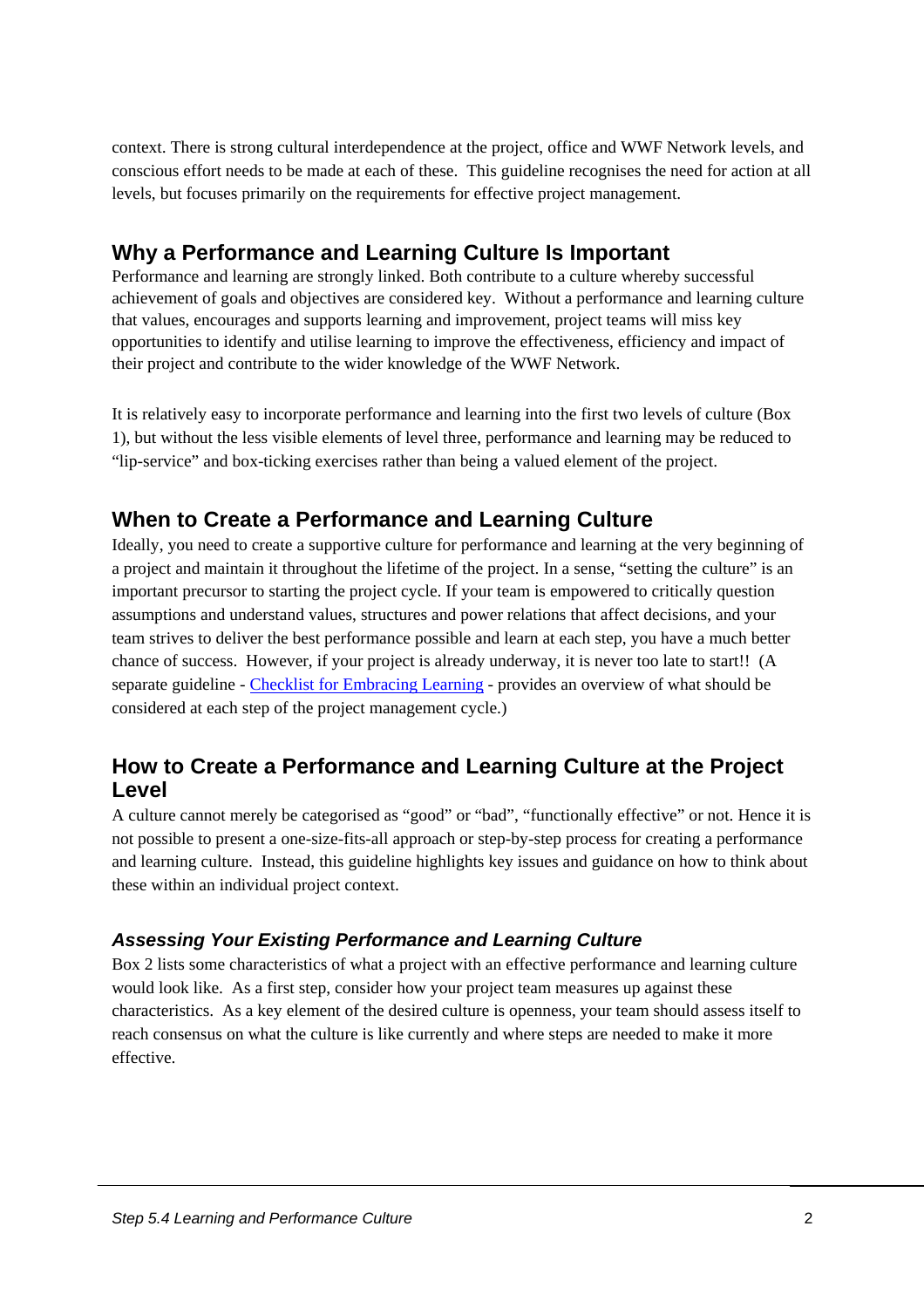#### <span id="page-4-0"></span>**Box 2. Characteristics of a Performance and Learning Culture**

- 1) Senior managers focus on strategic issues, quality of delivery and lead with clear vision, rather than focussing on tasks and operational issues.
- 2) Senior managers focus energy and emphasis on setting what is done in the context of the Network's vision and objectives.
- 3) New ideas are constantly sought and tried the team manager makes it part of his/her responsibility to ensure that team members are given personal encouragement to contribute to the improvement of the project (without displacing or losing the good practice that you already have).
- 4) There is an openness to internal and external challenge and a willingness to take and stick to tough decisions and tackle difficult problems. Team members and the wider stakeholder group feel free to enquire about and challenge each others' (and their own) assumptions and biases. There are few (if any) subjects that cannot be discussed.
- 5) Learning is given adequate resources there is a recognition that learning takes time and it may also require other resources, including funding
- 6) Staff are rewarded for the contribution they make towards the project's learning and given recognition for their efforts. Internal politics and power relations are not allowed to get in the way of sharing experience and knowledge
- 7) There is cross-functional working and cross-programme and inter-Network communications
- 8) Managers facilitate discussions at meetings on how performance can be improved and invite questions from staff. Meetings are designed to encourage two-way communications
- 9) All team members understand how their work contributes to the project goals and objectives. Everyone has a sense of responsibility for the performance of the whole project team, and accountability for results is clear. Learning is accepted as a legitimate activity – it is seen as an integral part of each team member's responsibility, not something that must be done on the individual's own time
- 10) Staff and senior management central to implementation of evaluation/review recommendations are involved throughout the evaluation/review

## *Taking Steps to Strengthen Your Performance and Learning Culture*

Culture change does not happen overnight – often it involves letting go of long-held views; challenging our own and others' assumptions can be an uncomfortable process. Support from senior management is essential for a performance and learning culture to develop – however it also requires the engagement of every member of the team for it to flourish. Hence change comes about through both top-down and bottom-up approaches.

Below are a number of principles and practical suggestions when looking to strengthen your performance and learning culture. While all are important, you may need to prioritize which you choose to implement for practical purposes.

#### > **Align Official and Underlying Cultures**

The WWF Standards of Conservation Project and Programme Management and accompanying guidelines form part of our official culture and are a clear statement of WWF's belief in being a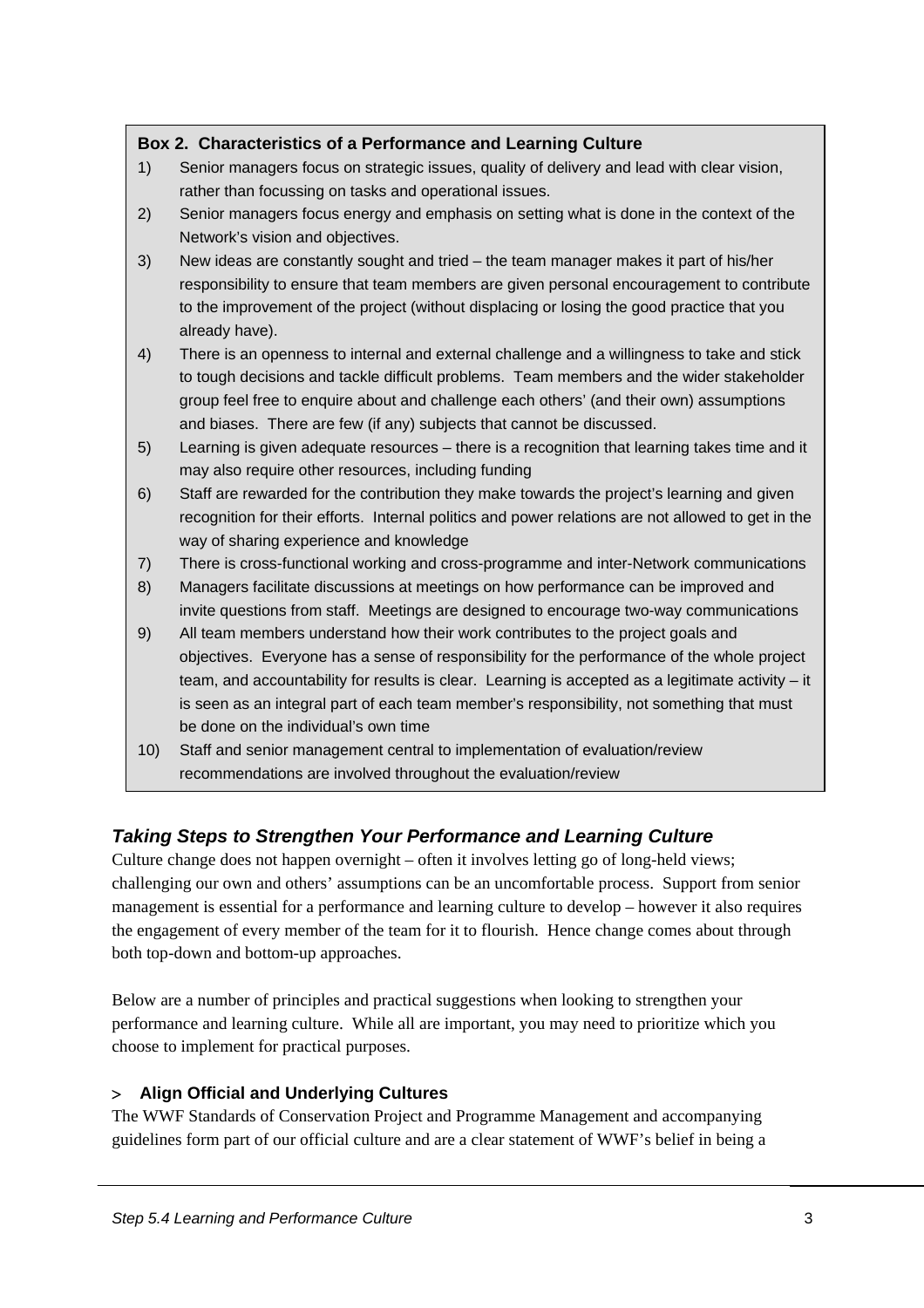performance and learning organisation. Teams that visibly subscribe to the Standards by implementing not just the requirements, but by also adopting what is set out as best practice, will be embedding performance and learning within their underlying culture.

This will contribute to all of the characteristics listed above.

#### > **Be a Role Model**

It is essential for project managers to lead by example, demonstrating in their own attitude and behaviour the culture what they desire within their team. Project managers must also be aware of giving consistent messages with regard to culture. For example, if you say that you want your team to contribute ideas and learning, then ensure that time and processes are in place to enable this, and be prepared to listen and discuss contributions.

Project managers should focus on strategic issues, ensuring that the overall goals and objectives of their project contribute to Network goals and objectives; setting the direction and trusting their teams to carry out day-to-day implementation.

This will contribute to all of the characteristics listed above, and specifically to 1 and 2

#### > **Promote Openness and Honesty**

Openness and honesty are two key attributes within a performance and learning culture.

- Be open to new ideas seek out best practice from elsewhere to inform decisions about the direction of and processes within your project
- Create an environment where team members feel free to enquire about and challenge each others' (and their own) assumptions.

Simple ways in which to do this include: adopting the ethos that "no idea is a bad idea" and is therefore worth discussion/consideration; initiating dialogue and discussion across the team and with partners; and ensuring that you are transparent about decisions that are made.

This will contribute primarily to characteristics 3, 4, 7 and 8.

#### > **Create and Maintain a "No-Blame" Culture**

An open and honest environment can only flourish where staff feel safe to share mistakes and admit where things are not working. Steps can be taken towards ensuring this by looking at mistakes as an opportunity to learn and improve. Simple actions that can help move towards this are:

- Share dilemmas and invite input to find ways forward. This reorients challenges/mistakes into a positive frame upon which positive action can be taken.
- Recognise that this approach can save much time and money and can lead to increased impact.
- Individuals should introduce areas that have not worked well that they themselves have been involved in – not about areas that are other people's responsibility. Senior managers should model this behaviour.

This will contribute primarily to characteristics 3, 4, 6, 8 and 9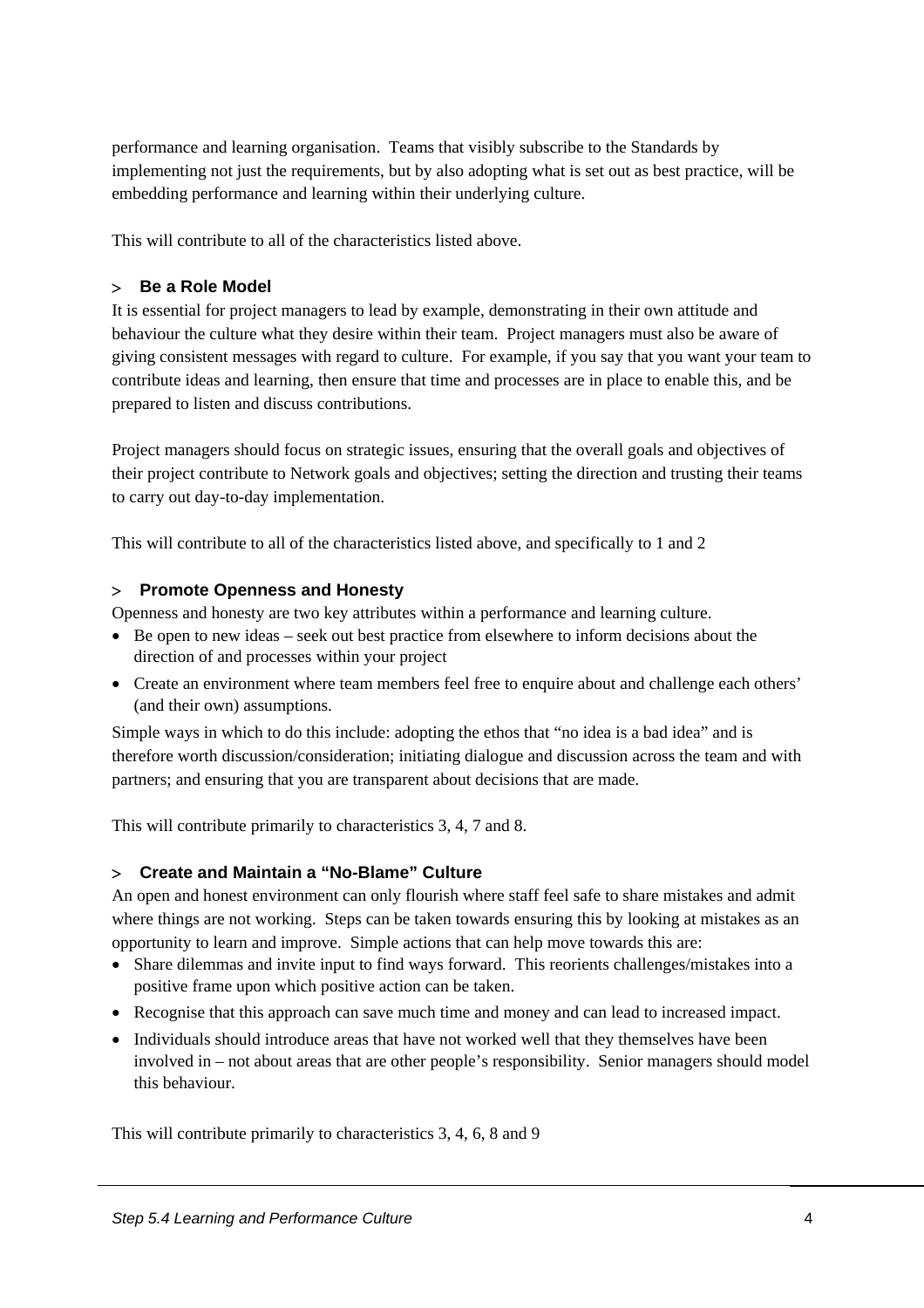#### **Box 3. Example of Being Open to Input from Others**

Within the Kenyan Good Woods project, the project team needed to mobilise farmers to join an FSC certification scheme. Initially the project aimed to train 400 farmers and have them join the scheme. Two members of the project team began visiting farmers in one district in 2002 to explain the potential of certifying and selling neem timber to carving co-operatives. If farmers showed interest, they were registered for future training. Realising that two people were not enough to achieve this massive task, the team adopted a training of trainers approach. They identified approximately 200 farmers by October 2002. At a project team meeting, other implementing partners pointed out that this approach was bound to fail – farmers were not selfselecting, which put their long-term commitment to certification in doubt. As a result of internal discussions, the team agreed on a process to involve farmers in sensitisation through public meetings called with the help of village elders. To be able to standardise the training that was delivered, and for repeat use in the future to expand the scheme, the team also agreed to develop training manuals.

As a result of this approach, over 1500 farmers were sensitised and an amazing 1570 farmers registered and received training by the end of 2004.

This example demonstrates how being prepared to share challenges openly and accept ideas from others (in this case a local NGO partner) can turn a problem around and achieve a significant impact.

#### > **Listening and Seeking to Understand**

Time spent in productive conversations is instrumental in embedding performance and learning within the project culture. Spending time listening and asking questions of other team members, partners and stakeholders can have a number of positive impacts:

- It deepens understanding of what is happening within the project and beyond this can in turn lead to the identification of ways in which improvements can be made;
- Team members feel that their ideas and contributions are valued which in turn can generate ideas for improvements and contributions to problem-solving. Feeling that their input is valued is also a great motivator for team members;
- It opens the way for more collaborative working; and
- It helps to create an open environment in which genuine learning can take place.

This will contribute primarily to characteristics 3, 4, 5, 6, and 8

#### > **Make Time for Learning**

Learning should be made a legitimate activity – part of legitimate work responsibilities and not something done on an individual's own time. This can be achieved through embedding learning into existing processes. This takes place most effectively when learning is made a specific objective (both for the project, and for individuals). It is critical to schedule time for review and learning into the project cycle (See guideline on Step [4.4 Adapt Your Plans and Budgets](https://intranet.panda.org/data/downloads/60988/44adaptyourplan100806.doc) for further details)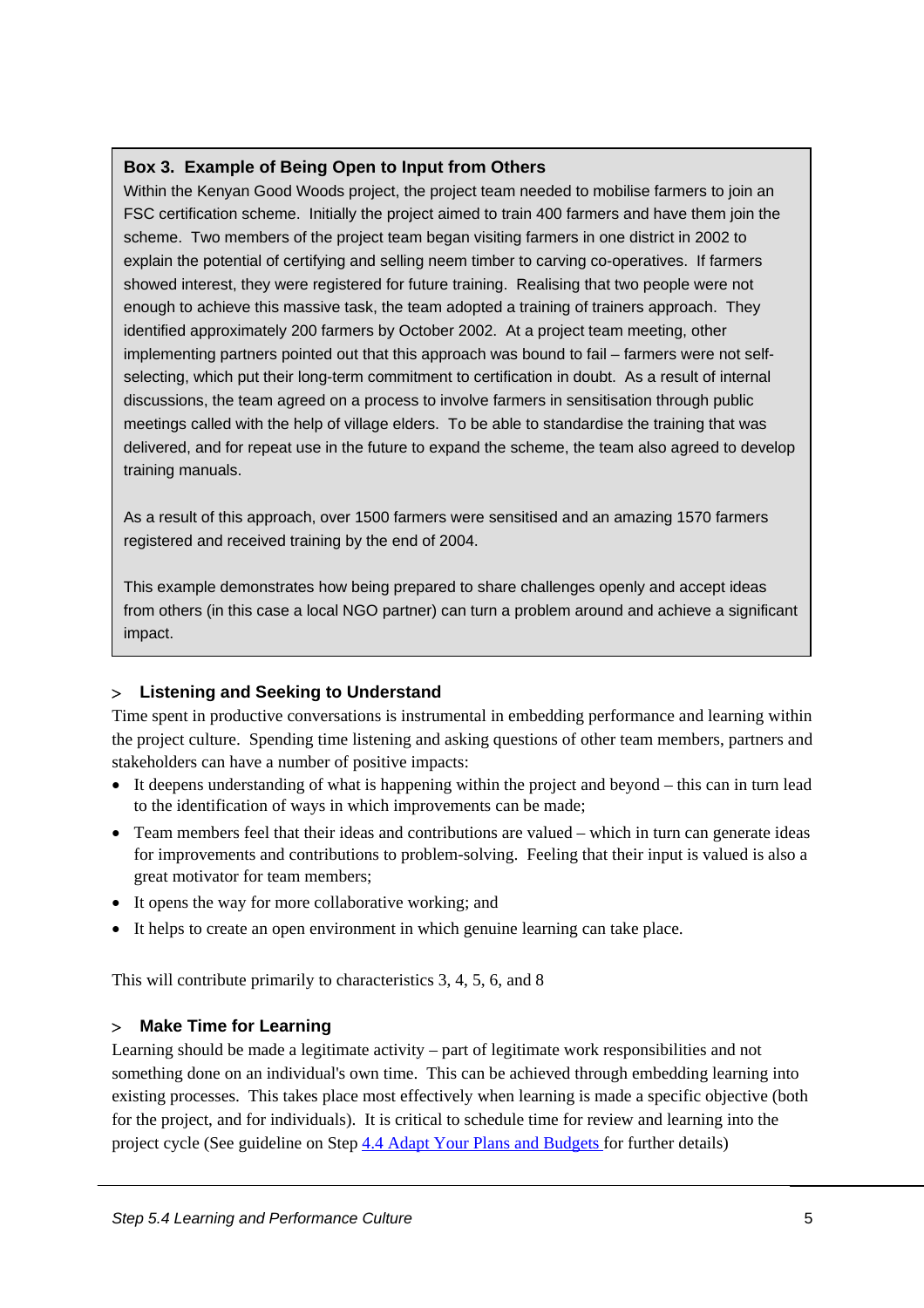Smaller ways in which this can be achieved include making "project review" an agenda item at team meetings (providing opportunities for individuals to share key lessons that they have learned, or for a challenge/dilemma to be presented for discussion by the team with a view to identifying a way forward). This will only be effective if sufficient time is allowed. You can also ensure that, where appropriate, workshops have a clear learning component.

Project managers must ensure that office/Network politics and power relations are not allowed to get in the way of sharing experience and knowledge. This may involve identifying or lobbying for 'sponsors' of learning within your office, region or the Network, to ensure that learning is not only protected, but also institutionalised.

This will contribute primarily to characteristics 5, 8 and 9

#### > **Be Innovative**

Your team should be prepared to try things that are new but put in place steps to monitor how/whether these work. You should also be prepared to take remedial steps. You can do this by:

- Encouraging each member of the project team to come up with ideas and solutions
- Thinking outside the box-don't start with what you have, or what you are doing, but think about what you want to achieve

This is not about being reckless and squandering resources on ill-conceived activities, but about taking intelligent risk.

This will contribute primarily to characteristics 3, 4 and 5

#### > **Give Feedback**

The giving and receiving of feedback is one of the best ways to facilitate an individual's personal and professional growth, reinforce appropriate behaviour, and improve performance. Giving honest, open, consistent, and timely feedback will reinforce the culture of performance and learning that we are seeking to establish and maintain. Feedback should not just be top-down; feedback should also take place from the bottom-up and horizontally.

Remember it is as important to be open to receiving feedback as it is to give it. (See guideline on Step [5.3 Feedback and Evaluations](https://intranet.panda.org/data/downloads/60991/53feedbackandevaluation101106.doc) for more information)

This will contribute primarily to characteristics1, 2, 3, 6, 8 and 10

#### > **Focus on Priorities**

Check how what you do contributes to your project goals and objectives; and how your project contributes to Network goals and objectives. If tasks that the project team are undertaking do not contribute to these, then ask yourselves why you are doing them and consider cutting them. The team should raise these questions at the design stage and again at any stage where the project is being reviewed.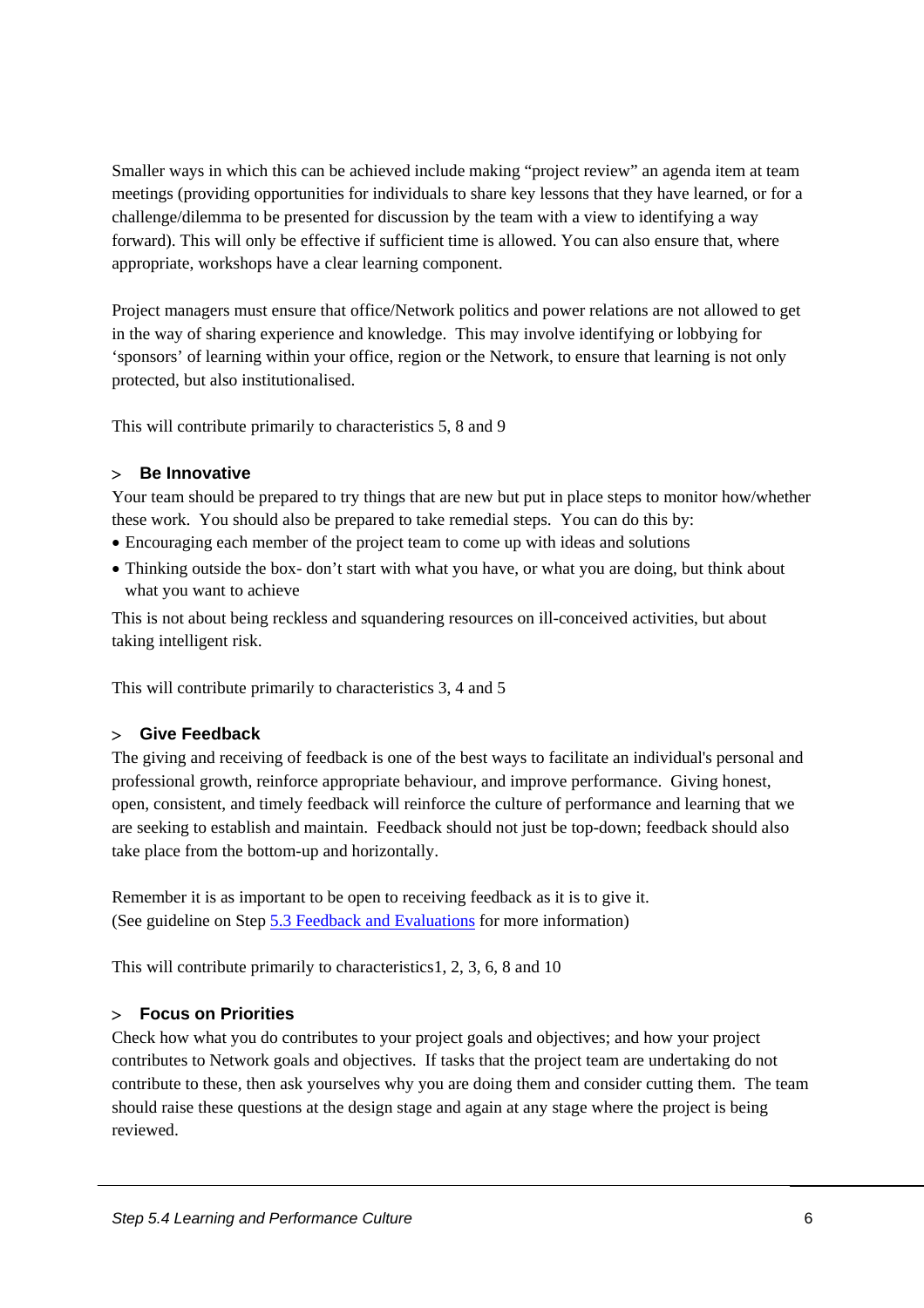Ensure that everyone within the team understands not only WHAT the priorities are, but also WHY these are the priorities and HOW their work contributes to these. Project Leaders must ensure that all members of the team are clear about what work they need to undertake to achieve these priorities.

Stephen Covey<sup>[2](#page-8-0)</sup> states that "effective management is *putting first things first*." What the "first things" are will have been determined in the Define and Design Steps. It is the responsibility of everyone within the team to put them first every day.

This will contribute primarily to characteristics 1 and 2

#### > **Provide Recognition and Reward**

In order to perform well, staff must be motivated – not just by material rewards, but by getting satisfaction out of the work, the achievements, and/or the knowledge that their effort is seen and appreciated. Do not underestimate the power of recognition.

- Acknowledge inputs of individuals or teams
- Provide opportunities for team members/partners to represent the learning to others

Recognition should be timely – if left too long before being given, it can sound insincere and can give the impression that it is lip service.

This will contribute primarily to characteristic 6

#### > **Promote Understanding Through Participation**

Ensure that all team members understand how their work contributes to the project's goals and objectives. This can be done by using a participatory approach where the entire team contributes to the thinking at the design stage and is involving the team in review processes can help this.

#### **Box 4. Example of Promoting Understanding**

In November 2004, programme teams from Nepal and Bhutan attended a workshop for both office and field staff, part of which focused on their logframes and monitoring plans. The workshop involved extremely intensive sessions in which programme teams revisited their activities; reviewed and clarified understanding of the activities; discussed and reached consensus on the intended conservation and livelihoods impacts of each activity; and developed approariate indicators. A participatory appraoch was used; with dialogue and discussion encouraged to ensure that all views were aired and heard, and understanding was deepened. A key success of this workshop was that the exposure of field-based staff to action plan development gave them a better idea of the bigger picture and why they were doing what they were doing. Field staff also became much more confident about expressing their opinions.

This will contribute primarily to characteristics 4, 8, 9 and 10.

<span id="page-8-0"></span> $\overline{a}$ in *The Seven Habits of Highly Effective People* (2005)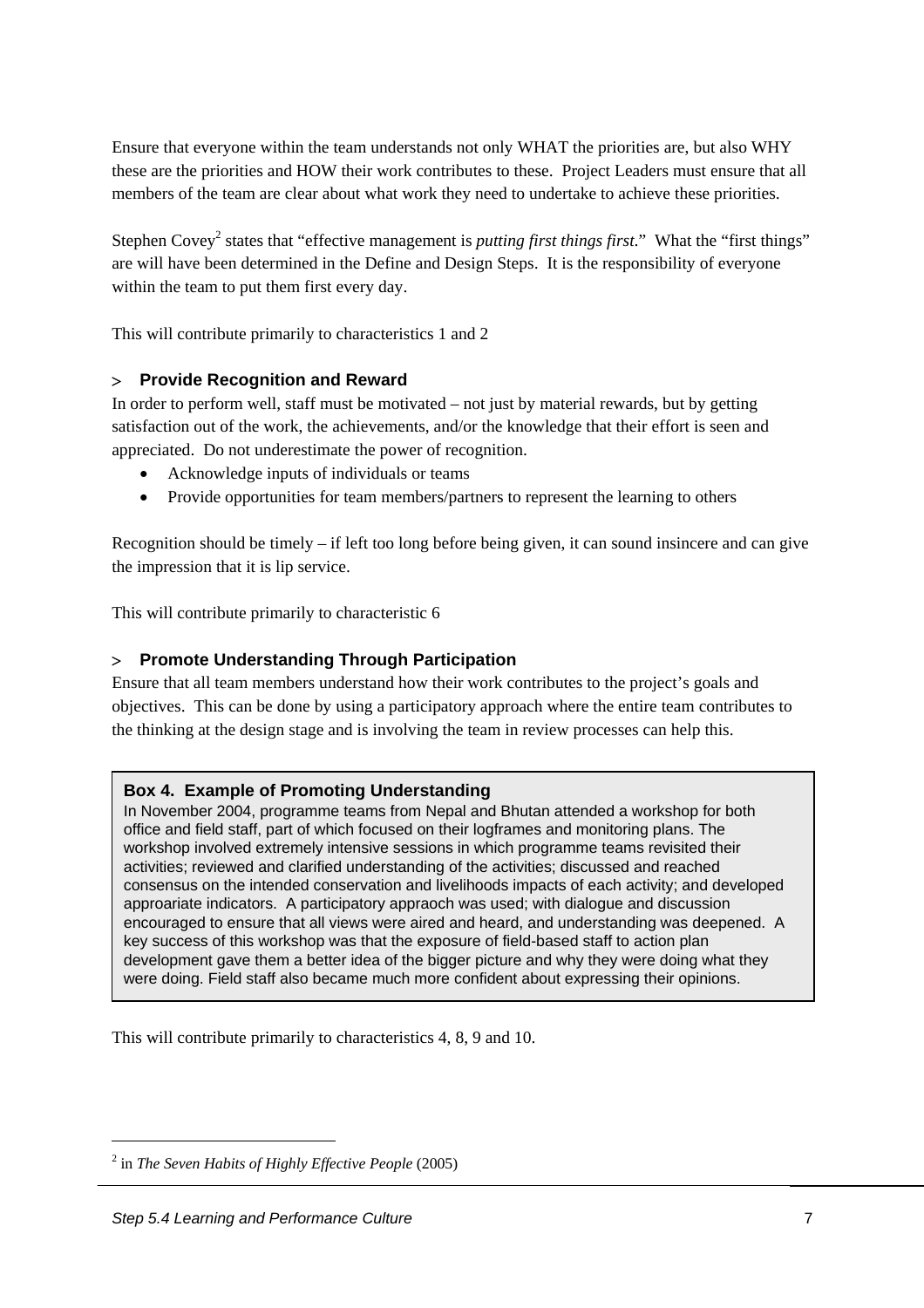#### <span id="page-9-0"></span>> **Accountability Through Reporting**

Reports (e.g. Technical Progress Reports and Financial Reports) are a key opportunity to provide feedback to senior management and donors on project impact. Most people appreciate the opportunity to talk about their work, as long as the reporting system works effectively. Again an open and honest approach will demonstrate the fostering of a performance and learning culture. In a "noblame" culture, sharing challenges and problems as well as successes is a powerful way of developing greater understanding. Likewise, involving donors can help stimulate new ideas and solutions. It is important that senior management or donors use the reports and provide feedback to project teams on the content of their report.

Providing lessons as feedback through reports holds the potential to be valuable means of sharing learning with a wider audience.

This will contribute primarily to characteristics 7 and 8

#### > **Demonstrate Trust**

Many of these elements of a performance and learning culture link to trust:

- If you are open and honest people will trust you.
- When project managers delegate responsibility, it demonstrates that they trust members of their team to carry out the work.
- In an open environment and "no blame" culture, individuals will trust their manager and other team members to be supportive when they share lessons and challenges, and admit to mistakes.

Trust is the highest form of human motivation. It brings out the very best in people, and is therefore integral to achieving conservation impact.

This will contribute to all of the characteristics.

## **Responsibility for a Performance and Learning Culture at an Office and Network Level**

At the beginning of this document, we identified that commitment to a performance and learning culture must exist at the project, office and Network levels. The responsibilities at a project implementing office, donor office and Network are summarised below.

#### *Project Implementing Office*

- Ensure that mechanisms are in place for individual performance reviews.
- Provide mechanisms to manage poor performance in a constructive and timely manner.
- Support and encourage learning, recognising that time and resources are needed for these activities to take place.
- Encourage cross- project learning, and ensure mechanisms are in place to enable this to happen.
- Provide recognition of individuals and teams for high performance and contributions to the organisation's learning.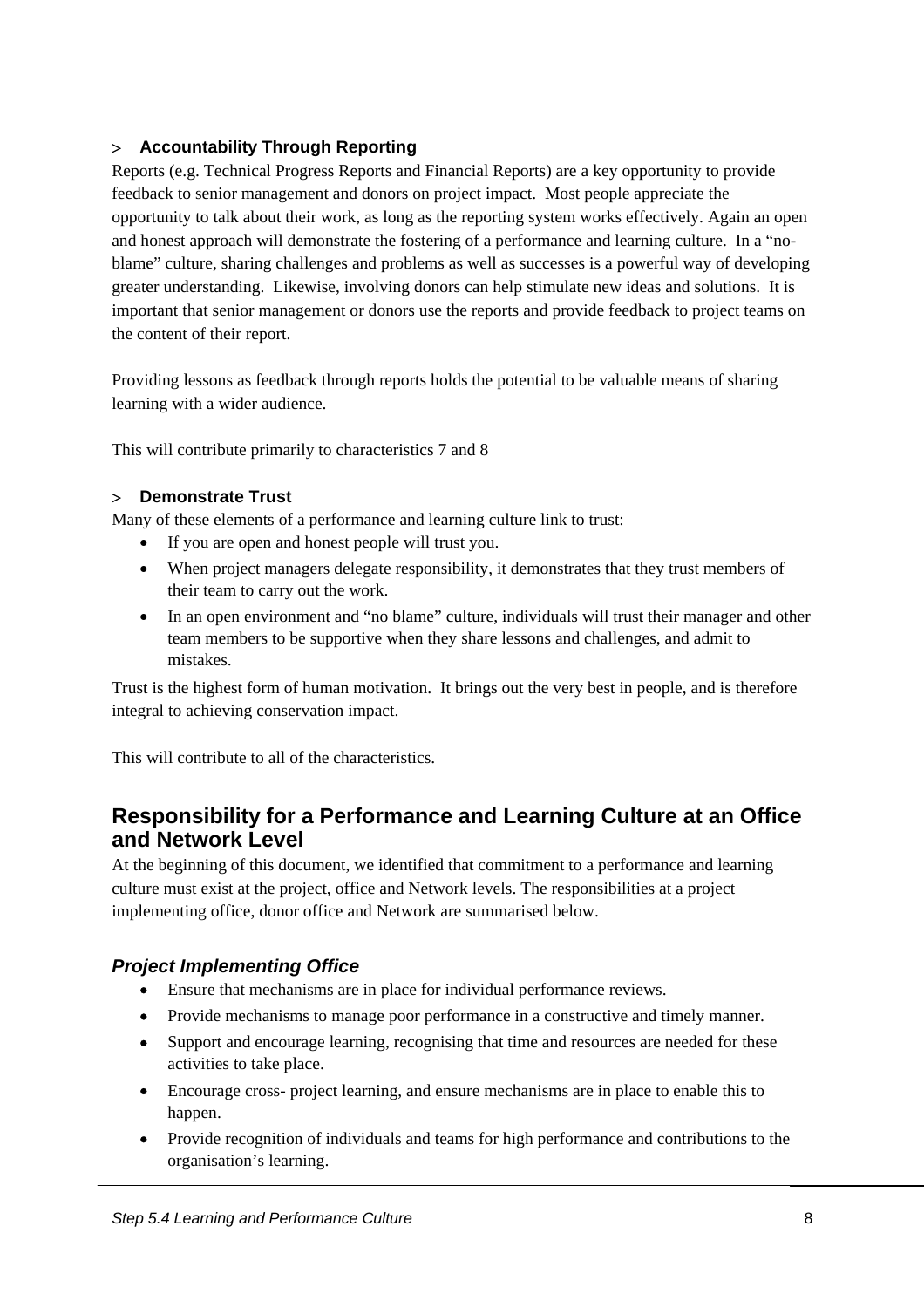<span id="page-10-0"></span>• Post project information and reports on the Project Database.

#### *Donor Office*

- Support and encourage learning and sharing of lessons and good practices, recognising that time and resources are needed for these activities to take place.
- Seek to understand before providing feedback on performance of a project.
- Provide timely and constructive feedback on performance and lessons reported.
- Be open to changes and modifications of projects based on analysis and learning.
- Seek to maximise the impact of learning from projects by acting as a conduit to disseminate lessons and good practices to appropriate audiences.

#### *Network*

- Support global mechanisms that facilitate the dissemination of lessons and good practices and opportunities for staff to collaborate and learn from each other (both virtually and face-toface).
- Don't allow network politics to get in the way of high performance and learning.
- Support the identification and tackling of capacity gaps in order to increase performance and learning capabilities.
- Maintain the project database, data management systems, and a databank of lessons learned across the Network (institutional memory).
- Actively seek to identify and remove barriers and blockages to high performance (e.g. eliminating unnecessary bureaucracy).